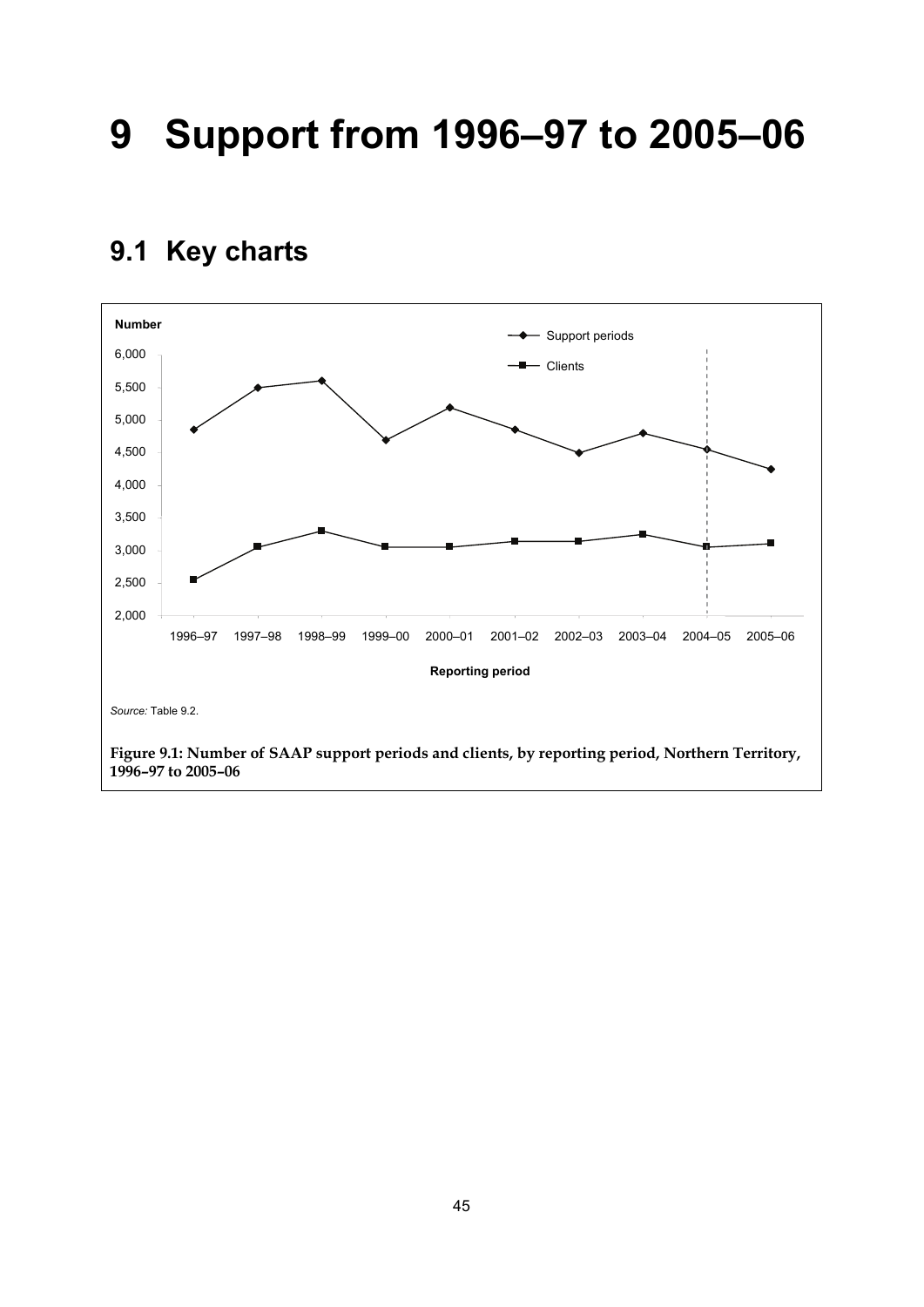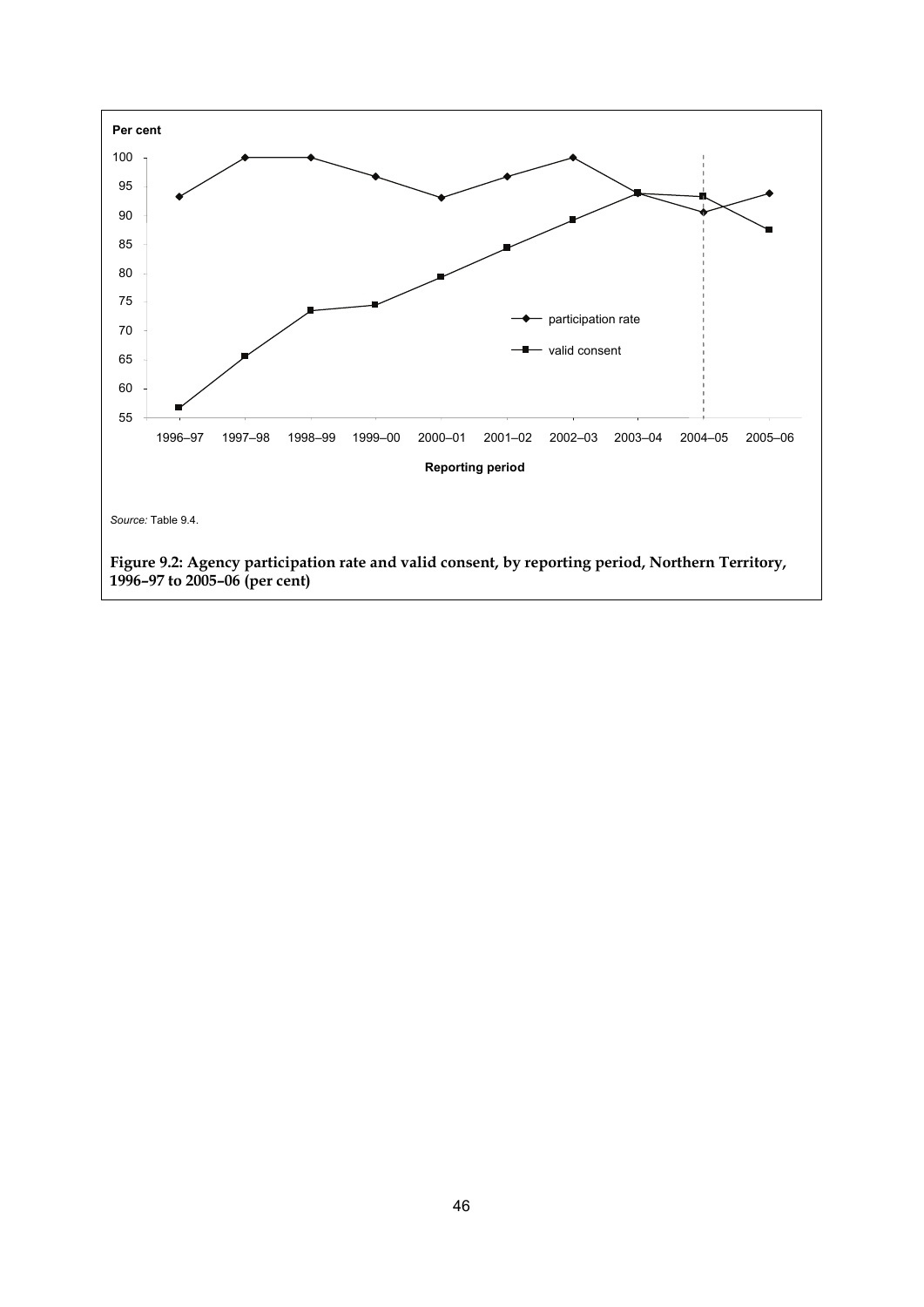## **9.2 Tables**

| <b>Reporting period</b> | <b>Total recurrent</b><br>funding <sup>(a)</sup> | <b>Funding to</b><br>agencies <sup>(a)</sup> | <b>Funding per support</b><br>period <sup>(b)</sup> | <b>Funding per</b><br>client <sup>(b)</sup> |  |  |  |  |  |
|-------------------------|--------------------------------------------------|----------------------------------------------|-----------------------------------------------------|---------------------------------------------|--|--|--|--|--|
|                         | <b>Current \$</b>                                |                                              |                                                     |                                             |  |  |  |  |  |
| 1996-97                 | 4,873,000                                        | 4,751,000                                    | 980                                                 | 1,870                                       |  |  |  |  |  |
| 1997-98                 | 4,961,000                                        | 4,834,000                                    | 880                                                 | 1,580                                       |  |  |  |  |  |
| 1998-99                 | 5,082,000                                        | 4,955,000                                    | 880                                                 | 1,510                                       |  |  |  |  |  |
| 1999-00                 | 6,129,000                                        | 5,677,000                                    | 1,200                                               | 1,850                                       |  |  |  |  |  |
| 2000-01                 | 7,171,000                                        | 6,443,000                                    | 1,230                                               | 2,110                                       |  |  |  |  |  |
| $2001 - 02$             | 7,379,000                                        | 6,820,000                                    | 1,410                                               | 2,180                                       |  |  |  |  |  |
| 2002-03                 | 7,612,000                                        | 7,447,000                                    | 1,650                                               | 2,380                                       |  |  |  |  |  |
| 2003-04                 | 7,935,000                                        | 7,582,000                                    | 1,570                                               | 2,350                                       |  |  |  |  |  |
| 2004-05                 | 8,094,000                                        | 7,627,000                                    | 1,670                                               | 2,490                                       |  |  |  |  |  |
| 2005-06                 | 8,572,000                                        | 7,810,000                                    | 1,830                                               | 2,520                                       |  |  |  |  |  |
|                         |                                                  | Constant 2005-06 \$                          |                                                     |                                             |  |  |  |  |  |
| 1996-97                 | 6,199,000                                        | 6,044,000                                    | 1,250                                               | 2,370                                       |  |  |  |  |  |
| 1997-98                 | 6,136,000                                        | 5,979,000                                    | 1,090                                               | 1,960                                       |  |  |  |  |  |
| 1998-99                 | 6,385,000                                        | 6,225,000                                    | 1,110                                               | 1,900                                       |  |  |  |  |  |
| 1999-00                 | 7,251,000                                        | 6,716,000                                    | 1,420                                               | 2,190                                       |  |  |  |  |  |
| 2000-01                 | 8,423,000                                        | 7,568,000                                    | 1,450                                               | 2,470                                       |  |  |  |  |  |
| $2001 - 02$             | 8,952,000                                        | 8,274,000                                    | 1,710                                               | 2,640                                       |  |  |  |  |  |
| 2002-03                 | 8,778,000                                        | 8,588,000                                    | 1,910                                               | 2,750                                       |  |  |  |  |  |
| 2003-04                 | 8,828,000                                        | 8,435,000                                    | 1,750                                               | 2,610                                       |  |  |  |  |  |
| 2004-05                 | 8,608,000                                        | 8,111,000                                    | 1,770                                               | 2,650                                       |  |  |  |  |  |
| 2005-06                 | 8,572,000                                        | 7,810,000                                    | 1,830                                               | 2,520                                       |  |  |  |  |  |

**Table 9.1: SAAP funding to agencies and mean funding per support period and client: current and constant 2005–06 dollars, by reporting period, Northern Territory, 1996–97 to 2005–06** 

(a) 'Total recurrent funding' and 'Funding to agencies' for 1999–00 and 2000–01 includes relatively small amounts provided through the Partnerships Against Domestic Violence Program (AIHW 2001a:Table 2.1; AIHW 2001b:Table 2.1).

(b) 'Funding per support period' and 'Funding per client' are based on recurrent allocations to agencies.

*Notes* 

1. In 2005–06 the definition of a support period, the definition of a client and the statistical linkage key were changed. Data using these are therefore not comparable to previous years.

2. Support period figures have been weighted to adjust for agency non-participation.

3. Client figures have been weighted to adjust for agency non-participation and client non-consent.

*Sources:* SAAP Administrative Data and Client Collections; AIHW 1997, 1999, 2000, 2001a, 2001b, 2002, 2003, 2005, 2006; FaCSIA unpublished data.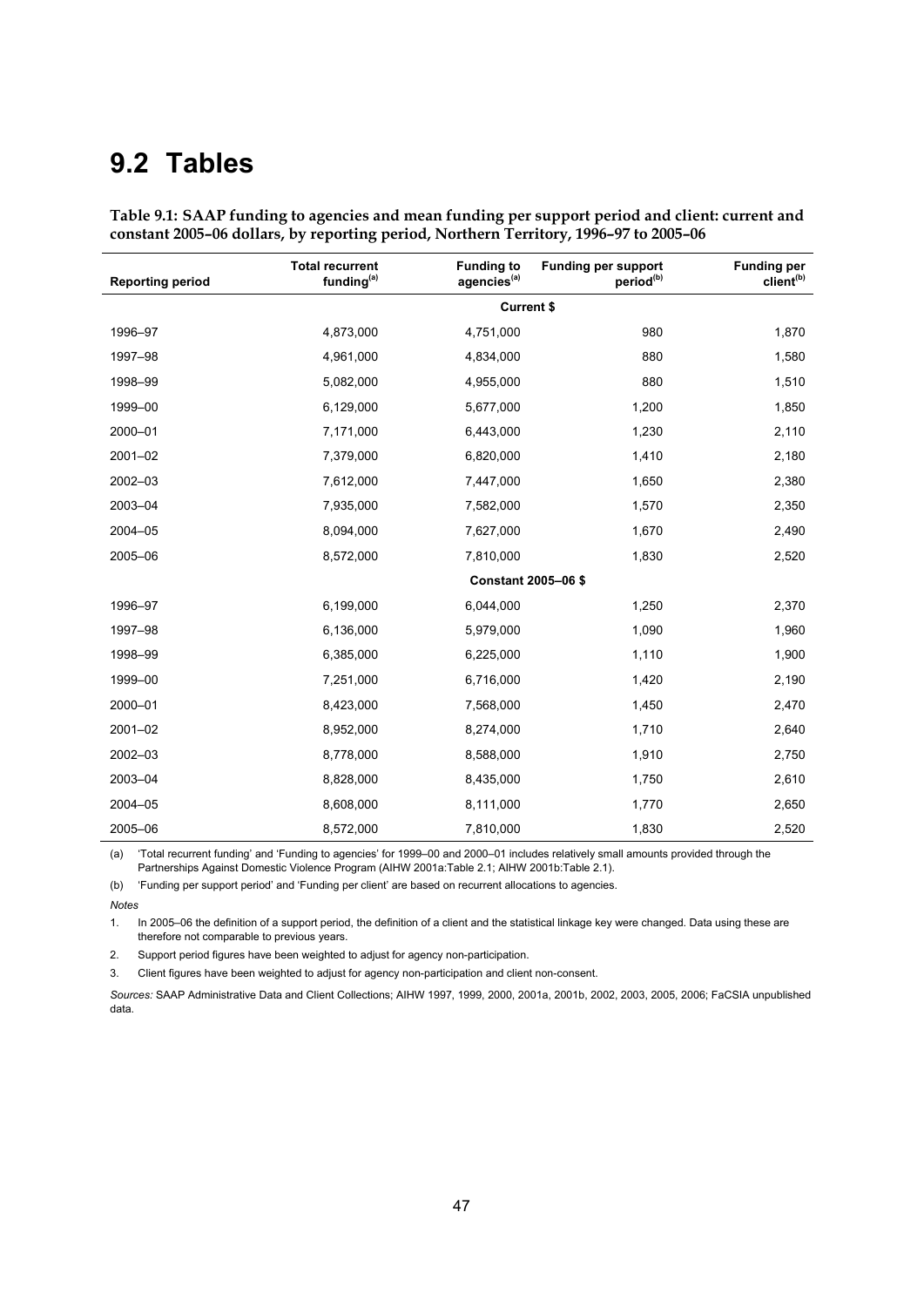|                                            | 1996-97 | 1997-98 | 1998-99 | 1999-00 | 2000-01 | 2001-02 | 2002-03        | 2003-04 | 2004-05 | 2005-06 |
|--------------------------------------------|---------|---------|---------|---------|---------|---------|----------------|---------|---------|---------|
| Support periods                            | 4,850   | 5,500   | 5,600   | 4,700   | 5,200   | 4,850   | 4,500          | 4,800   | 4,550   | 4,250   |
| Errors & omissions                         |         |         |         |         |         |         |                |         |         |         |
| Clients                                    | 2,550   | 3,050   | 3,300   | 3,050   | 3,050   | 3,150   | 3,150          | 3,250   | 3,050   | 3,100   |
| Errors & omissions                         |         |         |         |         |         |         |                |         |         |         |
| Nightly average<br>support periods<br>with |         |         |         |         |         |         |                |         |         |         |
| accommodation                              | 100     | 150     | 150     | 150     | 150     | 150     | 150            | 150     | 200     | 150     |
| Errors & omissions                         | 126     | 146     | 206     | 154     | 44      | 41      | 35             | 21      | 19      | 46      |
| Daily average<br>support periods           | 250     | 250     | 300     | 350     | 300     | 350     | 350            | 400     | 400     | 400     |
| Errors & omissions                         | 209     | 162     | 6       | 7       | 18      | 29      | $\overline{c}$ |         |         |         |

### **Table 9.2: SAAP support periods and clients, by reporting period, Northern Territory, 1996–97 to 2005–06 (number)**

*Notes* 

1. In 2005–06 the definition of a support period, the definition of a client and the statistical linkage key were changed. Data using these are therefore not comparable to previous years.

2. Numbers of clients in this table relate to clients who *ever* received assistance from a SAAP agency in the Northern Territory.

3. Support period figures have been weighted to adjust for agency non-participation.

4. Client figures have been weighted to adjust for agency non-participation and client non-consent.

*Source:* SAAP Client Collection.